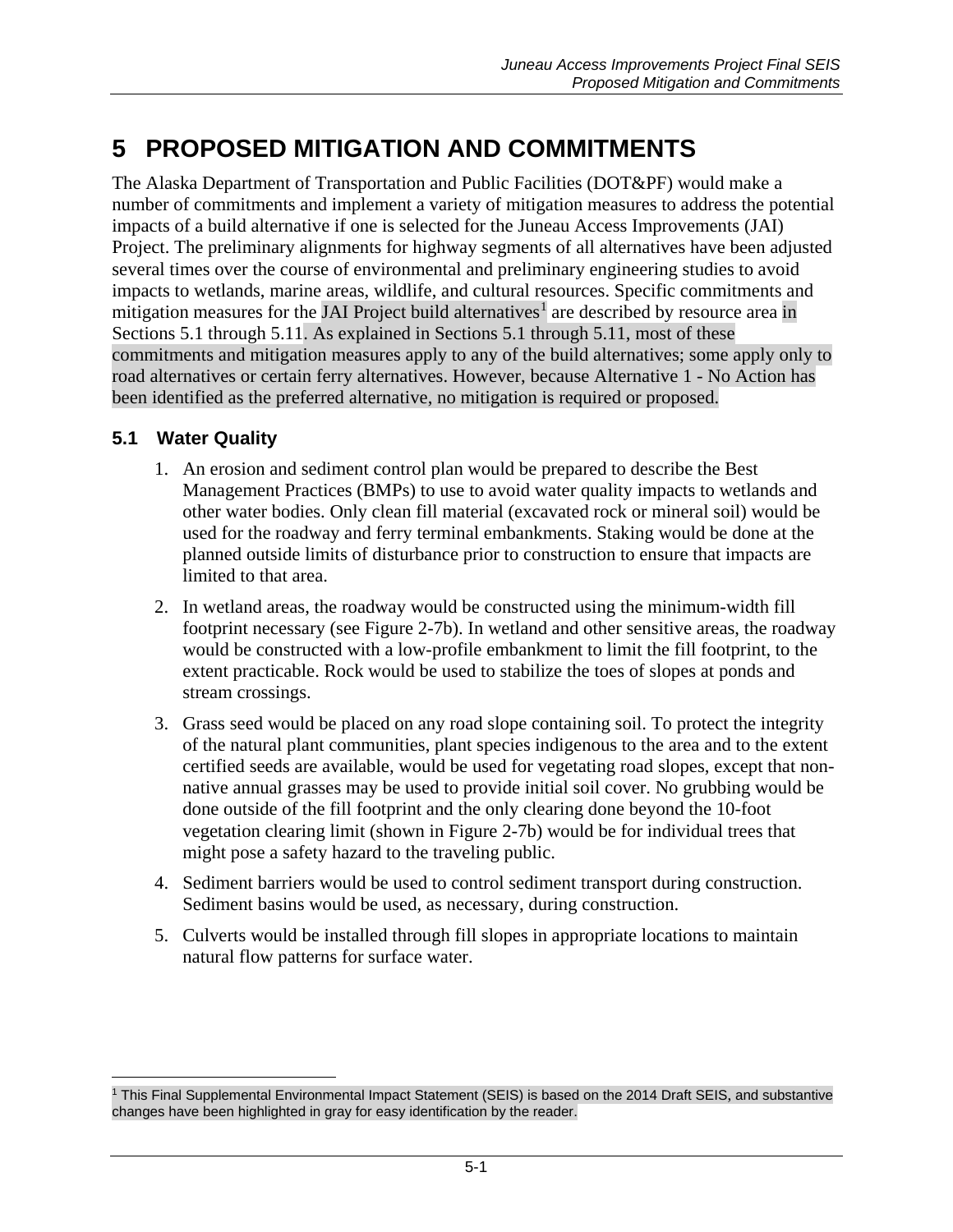# **5.2 Hazardous Materials**

Mitigation may be necessary should contaminated material be unearthed at the Auke Bay Ferry Terminal during structural modifications of the terminal with development of Alternative 4A, 4B, 4C, or 4D.

If waste rock disposal on U.S. Forest Service (USFS) lands outside the easement limits becomes necessary, DOT&PF would test the rock for acid-generating potential and total metals content to determine appropriate disposal. Hazardous materials would not be disposed of on USFS property.

# **5.3 Wetlands**

- 1. DOT&PF has avoided wetlands to the extent practicable during development of the preliminary alignments. The roadway would be constructed using the minimum-width fill footprint necessary (see Figure 2-7b). During final engineering design of the selected alternative, DOT&PF would investigate ways to further minimize encroachment on wetlands.
- 2. Embankment heights and side slopes would be minimized during design to reduce wetland footprints.
- 3. During construction, slope limits in wetlands areas would be separately identified to ensure that workers are aware of wetlands and the need to avoid impacts beyond the slope and clearing limits.
- 4. Construction camps, borrow pits, and waste areas would be located in upland areas and stabilized during and after use to avoid water quality impacts to wetlands and water bodies.

# **5.4 Terrestrial Habitat**

- 1. Only certified seed mixtures would be used to seed exposed soils.
- 2. No non-mineral soil from outside the project boundaries would be imported to the project site. Any soil within areas disturbed by construction of the project identified as containing invasive species would not be transported to other areas of the project.
- 3. Construction equipment would be pressure washed prior to use on the project.
- 4. To the extent practicable, shot rock slopes would be covered with overburden and seeded to reduce their visibility.
- 5. DOT&PF, in cooperation with the University of Alaska Fairbanks Cooperative Extension Service, has identified practices to prevent the spread of invasive species in *Best Management Practices – Controlling the Spread of Invasive Plants during Road Maintenance* (UAF 2014). These BMPs would be used by DOT&PF during routine maintenance activities along the road system, concentrating on high-priority invasive plant species, such as reed canarygrass and knotweed.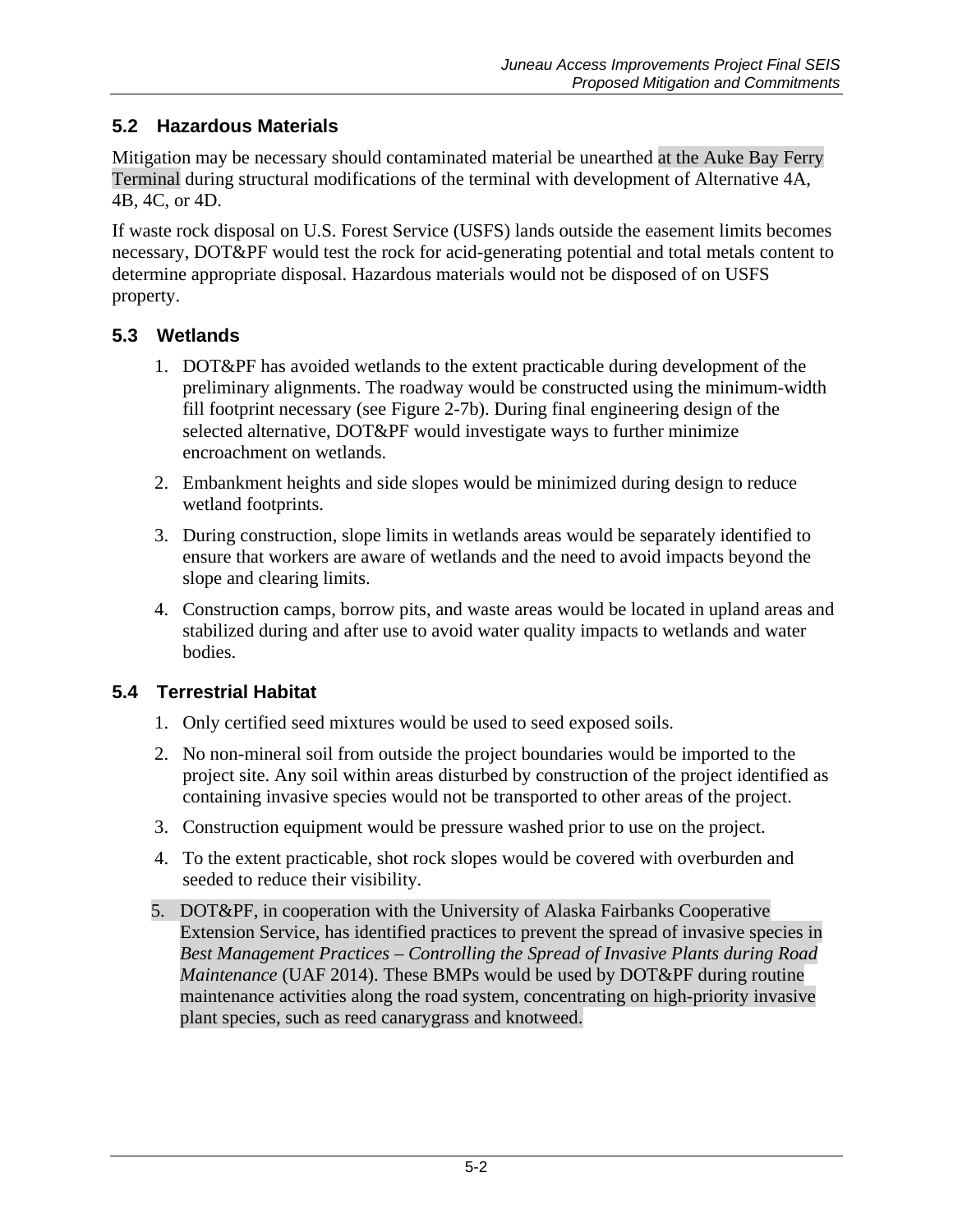## **5.5 Intertidal and Subtidal Areas**

- 1. During design, DOT&PF would investigate ways to further reduce intertidal fills, including alignment shifts and steepened slopes. To the extent practicable, temporary beach access points would be chosen to take advantage of existing landings, previously disturbed sites, or locations of planned fill. Additional necessary access points identified during construction would be sited to minimize impacts to habitat. These access points would be restored after project completion to conditions similar to those that existed previously.
- 2. In-water work for fill placement, dredging, or pile driving would be timed to avoid impacts to spawning and migrating fish species in accordance with the Title 16 fish habitat permits.
- 3. Breakwaters at the ferry terminals would be constructed with gaps or large culverts to allow passage of juvenile fish near shore.
- 4. Shuttle ferries would have wastewater holding tanks to avoid discharge of waste while moored at the new terminal sites.
- 5. Specific to ferry operations under Alternatives 4B and 4D, ferries would not operate in Berners Bay in winter and spring, from October 1 to May 15. This would cover the herring spawning season, which ends in early May.

#### **5.6 Anadromous and Resident Fish Streams**

- 1. All anadromous fish streams would be crossed by bridges. Anadromous fish streams that can be crossed with 130-foot or shorter bridges would not have any structure or fill in the stream channel. Anadromous fish streams that require pier supports would have the fewest possible piers using 130-foot spacing, placed to reduce impact to the streams.
- 2. Streams identified as having resident fish, or the potential to have resident fish, would have culverts placed to provide fish passage, in accordance with the Memorandum of Agreement between the Alaska Department of Fish and Game (ADF&G) and DOT&PF titled "Design, Permitting, and Construction of Culverts for Fish Passage."
- 3. In-water work at anadromous and resident fish streams would be timed in accordance with fish habitat permits. To avoid impacts to outmigrant salmonids and spawning eulachon, construction of all river crossings with in-stream piers would not occur from March 15 through June 15.

#### **5.7 Bald Eagles**

1. On-the-ground nest surveys would be conducted before clearing takes place to confirm the location of trees with eagle nests. Construction activities in the vicinity of bald eagle nests would be coordinated with the U.S. Fish and Wildlife Service (USFWS) to determine the need for alignment changes, blasting plan changes, or other measures to avoid impacts to eagles.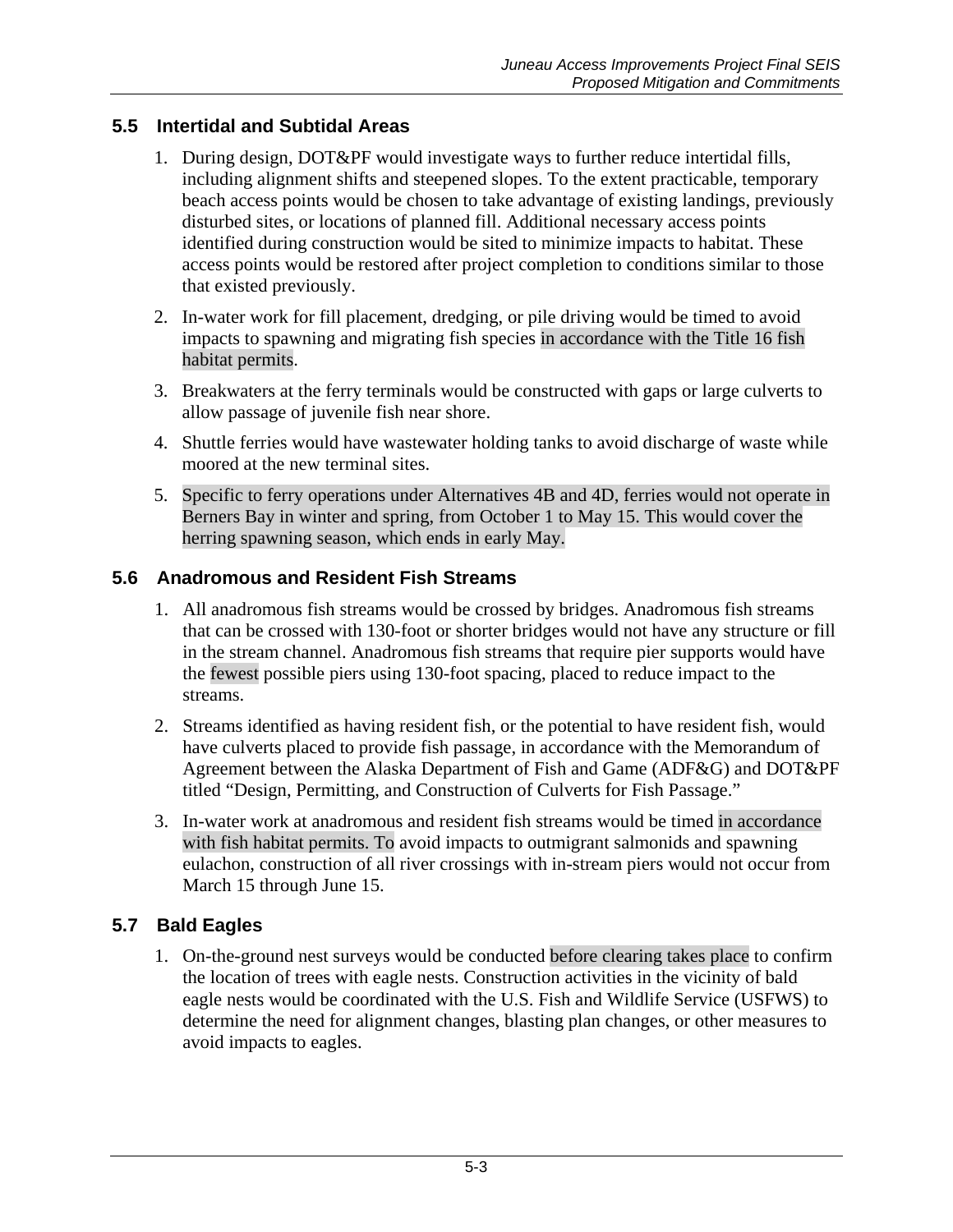- 2. In areas where clearing would occur within 100 feet of a nest tree, DOT&PF and USFWS would jointly assess the potential for windthrow and stabilize the tree or adjacent trees, if determined necessary.
- 3. During construction, DOT&PF and USFWS would assess the sufficiency of natural screening between the highway and any eagle nests below the elevation of the road within the 330-foot zone. Additional screening would be developed if necessary.
- 4. DOT&PF would continue to fund USFWS aerial surveys for a period of 5 years after the JAI Project is open to traffic to assess the impact, if any, of the project on the Southeast Alaska bald eagle population.
- 5. DOT&PF would apply for bald eagle Disturbance Permits for nests located within 660 feet of work limits and for nests within 0.5 mile of blasting activities. Under alternatives that require the widening of 2.9 miles of the existing Glacier Highway, DOT&PF would obtain Disturbance Permits for construction activities within 660 feet of eagle nest trees as determined necessary in consultation with the USFWS.

## **5.8 Migratory Birds**

In appropriate habitats, nesting surveys for Queen Charlotte goshawk would be conducted prior to construction. Clearing would be avoided in the vicinity of active nests. No clearing of vegetation would occur during the USFWS-approved nesting window without a pre-nesting survey. Pre-nesting surveys would be conducted by a qualified biologist immediately prior to clearing activities.

#### **5.9 Wildlife**

- 1. Planning for any camps necessary during construction of the project would be developed in consultation with ADF&G and would include BMPs for handling food, trash, and other potential wildlife attractants to reduce impacts.
- 2. In areas where established wildlife crossings are noted and ADF&G requests, side slopes along the road alignments would be designed to provide easier access across the road for wildlife.
- 3. Pile driving at ferry terminals and multi-span bridge construction sites would be done with vibratory hammers to the extent practicable to minimize impacts to marine mammals. Impact proofing<sup>[2](#page-3-0)</sup> necessary for weight-bearing piles would be accomplished as quickly as practicable to reduce acoustic impact.
- 4. During all piling installations, a trained observer would monitor for the presence of marine mammals, and pile driving would be halted if any marine mammal comes within 660 feet of the activity unless a different distance is set in a Marine Mammal Protection Act authorization.
- 5. Preconstruction wolf den surveys would be conducted in consultation with the ADF&G. Identified active dens would be avoided during clearing to the extent practicable.

<span id="page-3-0"></span> $\overline{a}$ <sup>2</sup> Impact proofing: The number of blows necessary to move the piles a set distance to confirm piles can bear the intended load.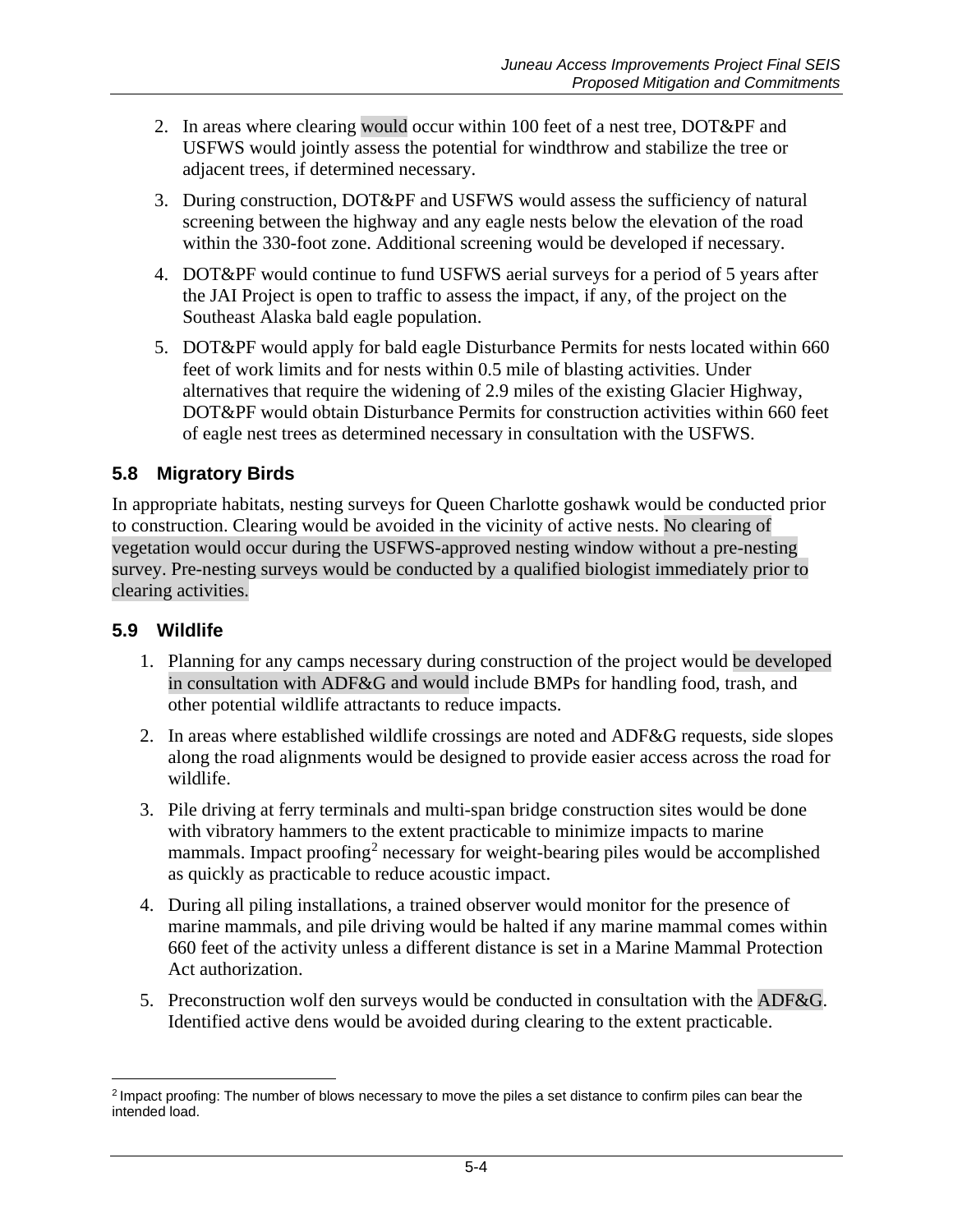- 6. Roadway signs indicating wildlife presence would be placed in areas of high brown bear, moose, and mountain goat use to reduce potential vehicle collisions with wildlife.
- 7. In areas of high moose use as identified by the ADF&G, roadside seeding would use only non-palatable species to discourage browsing near the roadways. Roadside alder growth would be cut regularly to reduce browsing by moose and mountain goats, and to maintain adequate sight distances to avoid vehicle collisions with wildlife.
- 8. The project would incorporate adequate sight lines in the final design to enable drivers to see moose and mountain goats that are in proximity to the road (particularly relevant in conifer forest areas).
- 9. Bridges that span waterways or other geographical features likely to be used as wildlife passages would be constructed to facilitate the movement of brown bears. The distance between the proposed bridge abutments/supports and water bodies would be lengthened to provide travel corridors for brown bears and other wildlife.
- 10. Wildlife observers would examine the nearby area for the presence of mountain goats prior to construction rock blasting and, if necessary, haze them in an attempt to have them depart the area.
- 11. All construction personnel on site would be required to attend wildlife awareness training and orientation.
- 12. DOT&PF would work with ADF&G to develop a wildlife interaction plan prior to the start of construction for use by all personnel on site during construction to protect both people and wildlife. The plan would include topics such as safety measures for on-site personnel, (e.g., use of bear guards and bear spray); proposed storage and disposal of construction materials and trash; wildlife orientation training for on-site personnel; description of the handling of people/wildlife interactions, including contingencies in the event wildlife does not leave the site (e.g., hazing by trained staff); description of the layout of temporary buildings and work areas to minimize interactions between humans and bears/moose (e.g., use of electric fencing); and requirement to document and communicate the sighting of bears/moose on site or in the immediate area to all shift employees.
- 13. During construction, all garbage would be properly disposed of in closed bear-proof containers to avoid attracting bears and other wildlife.
- 14. To the extent practicable, snow drifts or piles that could conceal bears would be kept cleared away from buildings and fences at construction camps.
- 15. Procedures to control sediment runoff, fugitive dust fallout, and wastewater during construction would be followed to avoid or minimize impacts on salmon-spawning streams, which provide important seasonal food for bears.
- 16. To minimize the potential for flying debris during blasting and construction activities, the contractor would be required to implement control measures during initial surface blasts, production blasting, and other construction for areas that have the potential to reach Lynn Canal.